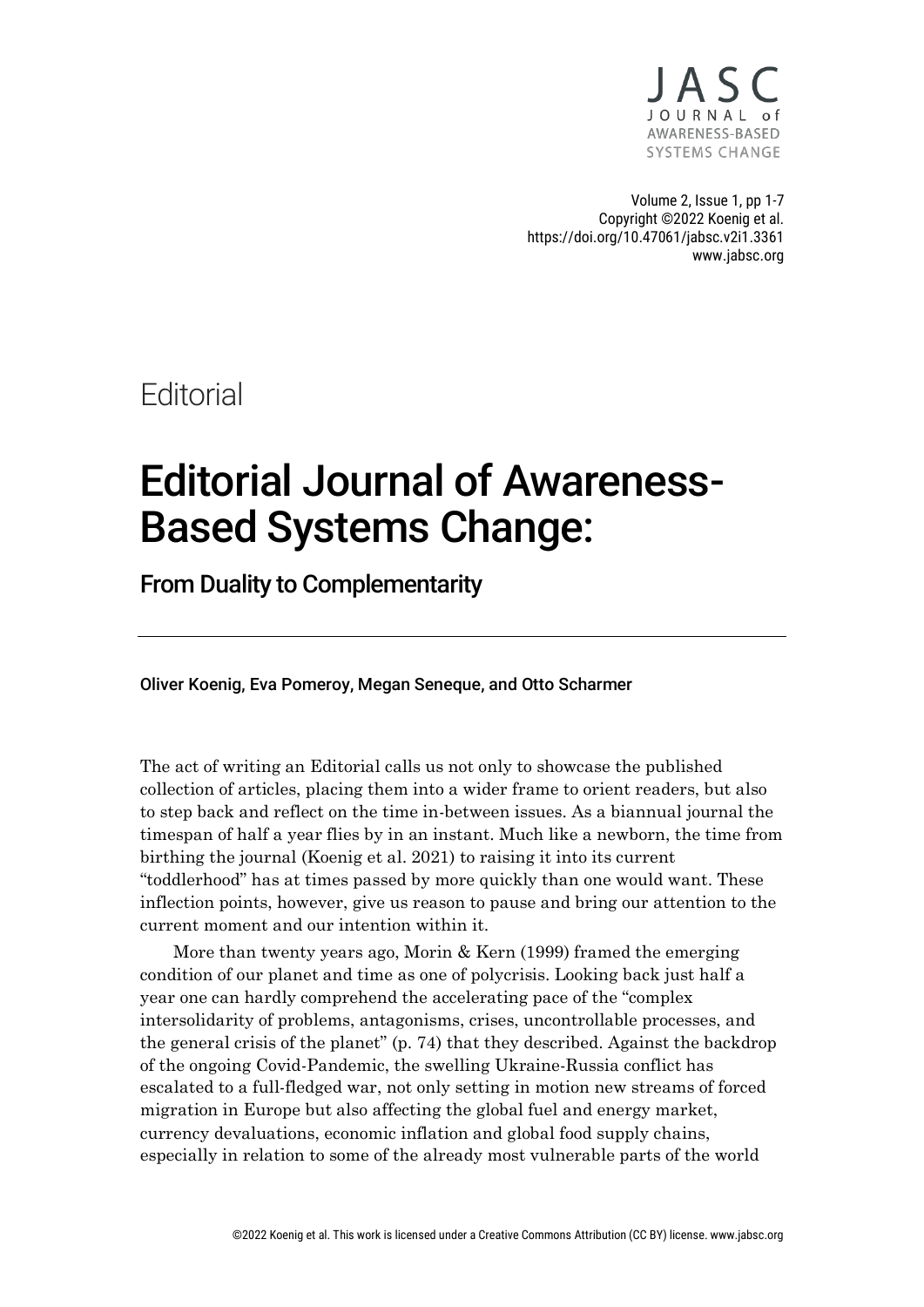(Lang & McKee, 2022). In addition, the journalistic coverage of the war, at least in the global North and West, itself reveals the shadow consciousness of these regions–attentional racism–as conflict-born suffering in regions such as Eritrea, Afghanistan, Yemen and others slip away from the newsfeeds.

The complexity and multi-dimensionality of our existence is at odds with the way the human mind has been taught and learned to behave. Our minds tend to search for easy answers, including blaming others–particularly those in authority. Yet the polycrisis, as Swilling (2013) puts it, defies "reduction to a single cause" (p. 93). The problem is not easily located "out there", it is nested and interwoven in the entire fabric and make-up of our global institutions and the socio-economic, ecological and cultural frameworks, structures and mind-sets in which they are embedded (Swilling, 2013). And it is we who embody and enact these frameworks, structures and mind-sets.

Two decades ago, in a UNESCO publication on the future of education, Edgar Morin stated that, "The difficulty of knowing our world is aggravated by our mode of thought" (Morin, 2001, p. 52). In order to comprehend the globality of this critical planetary era that we are in, he continued "we must hereafter conceive the unbearable complexity of the world" (p. 52), which demands that we:

...simultaneously consider the unity and diversity, the complementarities and antagonisms of the planetary process ... Our planet requires polycentric thought that can aim at a universalism that is not abstract but conscious of the unity/diversity of the human condition; a polycentric thought nourished by the cultures of the world. (Morin, 2001, p. 52)

What can a single journal still in its infancy, and the emergent field of Awareness-Based Systems Change which it aims to serve, contribute to this daunting task? We believe our role is to partake in and co-shape the r- (e)evolution of science and research, supporting the move from differentiation to integration, from binary to plurality, from dualism to complementarity.

To have adequate knowledge of the world in all its complexity is not just a matter of survival, as Lorraine Code (2020) puts it, but also one of obligation. What philosophers have framed as the act of "knowing well" can also be framed as a moral exigence to expand our knowledge base and integrate what formerly has been subject to epistemic oppression or exclusion (Dotson, 2014).

In so doing, one embodies a position of "epistemic responsibility" (Code, 2020) in the ethical process of trying to understand how humans attempt to know, understand and act in their worlds embracing their full diversity. This form of ecological thinking "can generate more responsible knowings than the reductivism of the positivist post-Enlightenment legacy allows ...and... can spark a revolution comparable to Kant's Copernican revolution" (Code, 2005, 87). We believe the field of Awareness-Based Systems Change, and the journal in particular, are well suited to foreground and undertake such an endeavor, as the collection of papers in this, our third issue, will demonstrate.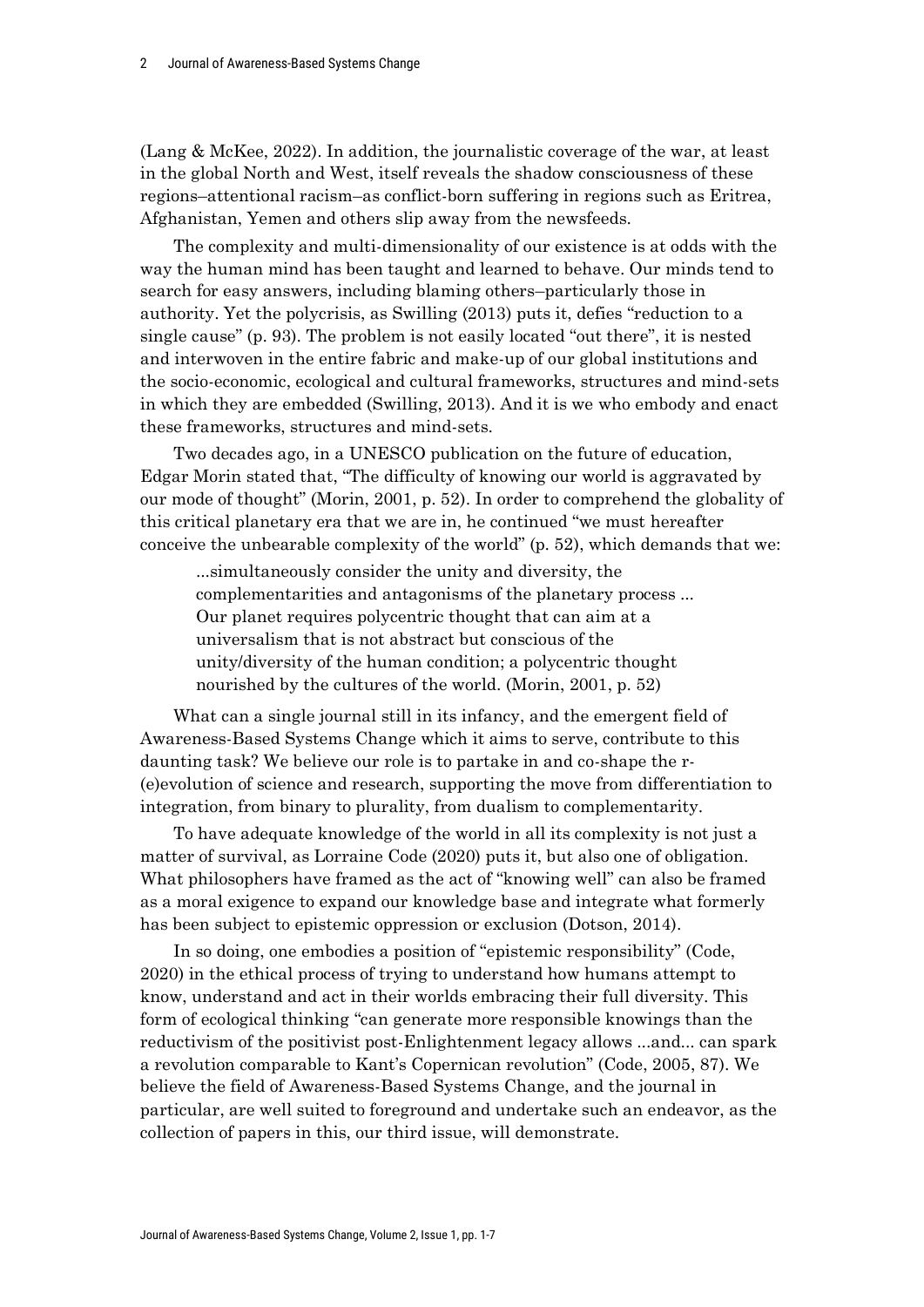As an inter- and transdisciplinary field, we take an integrative and pluralistic methodological and theoretical approach at the cultural cusps of: theory and practice, research and action, inner and outer, personal and systemic. As such, our task is inherently hybrid in nature (Bhabha, 1994). The work is to intentionally engage in processes of disassembling and reassembling the structural and cultural foundations and symbolic conditions of which we are a part. We undertake this work with the intention to create new, less restricting and more enabling narratives which can generate action confidence (Scharmer & Pomeroy, 2020; Pomeroy & Oliver, 2021) that leads to palpable systemic change. Doing so demands we create (third) spaces that simultaneously are nourished by and benefit from difference and which produce a multiplicity of meanings. To that point, Bhabha (1993) writes:

It is precisely in that ambivalent use of '*different'*- to be different from those that are different makes you the same – that the Unconscious speaks of the form of the otherness, the tethered shadow of deferral and displacement. It is not the colonialist Self or the colonized Other, but the disturbing distance in-between that constitutes the figure of colonial otherness (p. 117).

This is the theoretical and methodological space we aim to inhabit and evolve.

## Contributions to This Issue

We see Awareness-Based Systems Change as an invitation, aptly framed by Tony Hodgson in the *In Dialogue* piece of this issue, as giving ourselves permission to simultaneously hold and live in a multiplicity of ways of knowing (drawn from the *Three Horizons framework*, Sharpe, 2013). The articles in this issue, individually and taken together as a collection, reflect this expanded epistemological stance.

The original and peer-reviewed publications of this issue provide deep dives into specific perspectives. As a group, they can be seen as an array or a journey intersecting and oscillating back and forth between the first-, second- and thirdperson perspectives (a) knower/s can inhabit in their search for meaning, all of which serve, and are needed to advance, the field of awareness-based systems change.

Taking as her starting point the self-reflexive and introspective first-person perspective afforded by autoethnography *Erin Alexiuk* explores the potential contributions of this method to systems analysis. Alexiuk interweaves Sauna-Stories as narrative layers to explore her family's history as Finnish immigrants to northern Ontario, Canada. In doing so, she surfaces nuanced understandings of highly complex social and cultural processes, in particular the intergenerational and translocational processes of identity formation and its connection to land. This piece also draws connections and carves out opportunities for introspective work to advance systems change research, not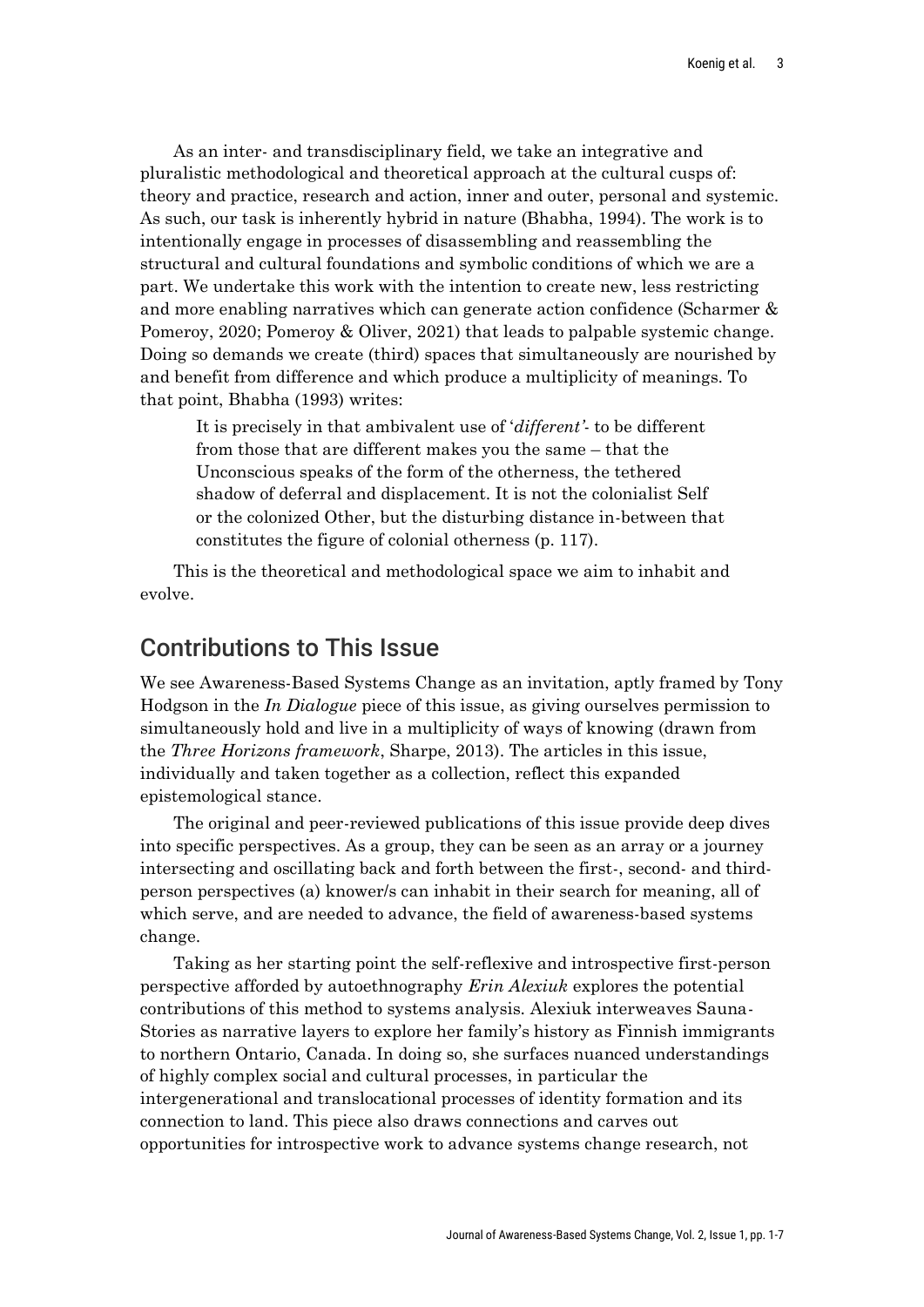least of all by capturing and making visible the messy complexity of lived experience.

Moving from and being moved by her own first-person perspective of the effects embodied practices have had on her sense of feeling connected, *Daniela Lehner* invites the reader on a theoretical journey into relational terrain: the intersubjective dimension of the second-person perspective. Taking as her context the highly pertinent field of peace education she delineates the place and contribution of body and heart intelligence(s) to shift dualistic and binary modes of being and knowing towards relationality and interconnectedness. She argues that only by overcoming the various forms of separation that promote violent structures, and realizing the connective nature of all beings, can we start to embrace and learn what she frames as *imperfect* peace.

With her second article in the Journal of Awareness-Based Systems Change *Melanie Goodchild*, continues to tell the/her story (Dibaajimowin) of the evolution of relational systems thinking as an Indigenous standpoint theory in its own right, which is presented in at least three ways. As a spatial nexus, relational systems thinking is a cultural and dynamic interface that enables emergence in the third and sacred space between differentiated but equal ways of knowing. As a standpoint, relational systems thinking helps systems change practitioners and scholars transcend binary and hierarchical thinking in order to embrace a complexity mindset, informed by Indigenous wisdom traditions. As an experience, relational systems thinking is an invitation into relational knowing through engagement with the net of relational stories and lessons representing the author's own lived experience of embarking on a journey of coming to know as she researches at the interface of knowledge systems.

The journey through perspectives is completed by *Sandra Waddock, Steve Waddell, Peter H. Jones and Ian Kendrick*. These authors take a third-person perspective that allows them to discern an integrative system of systems which they call Transformation (T-) systems. The T-system is both a heuristic frame and a practical organizing process to help socio-ecological systems flourish. Tsystems are understood to be the totality of initiatives, people and organizations who are collectively seeking to transform a particular issue, in a given context. Drawing on the *Seafood 2030* initiative as an illustrative example, they describe passages of connection, coherence and amplification as discrete stages in Tsystems evolution, involving processes to develop self-awareness and overcome disconnectedness in order to support greater systemic and transformative impact.

The articles featured in our innovation formats, *Commentary from the Field, In the Making* and *Discussant to In the Making,* and *In Dialogue* all illustrate and reflect upon the lived experience of moving away from dualistic approaches to knowledge creation to instead bring different knowledge systems into conversation with one another, i.e. shifting from duality to complementary. In the *Commentary*, Editorial Board member, *Shobi Lawalata*, writing from the context of Indonesia's considerable linguistic, ethnic and cultural diversity,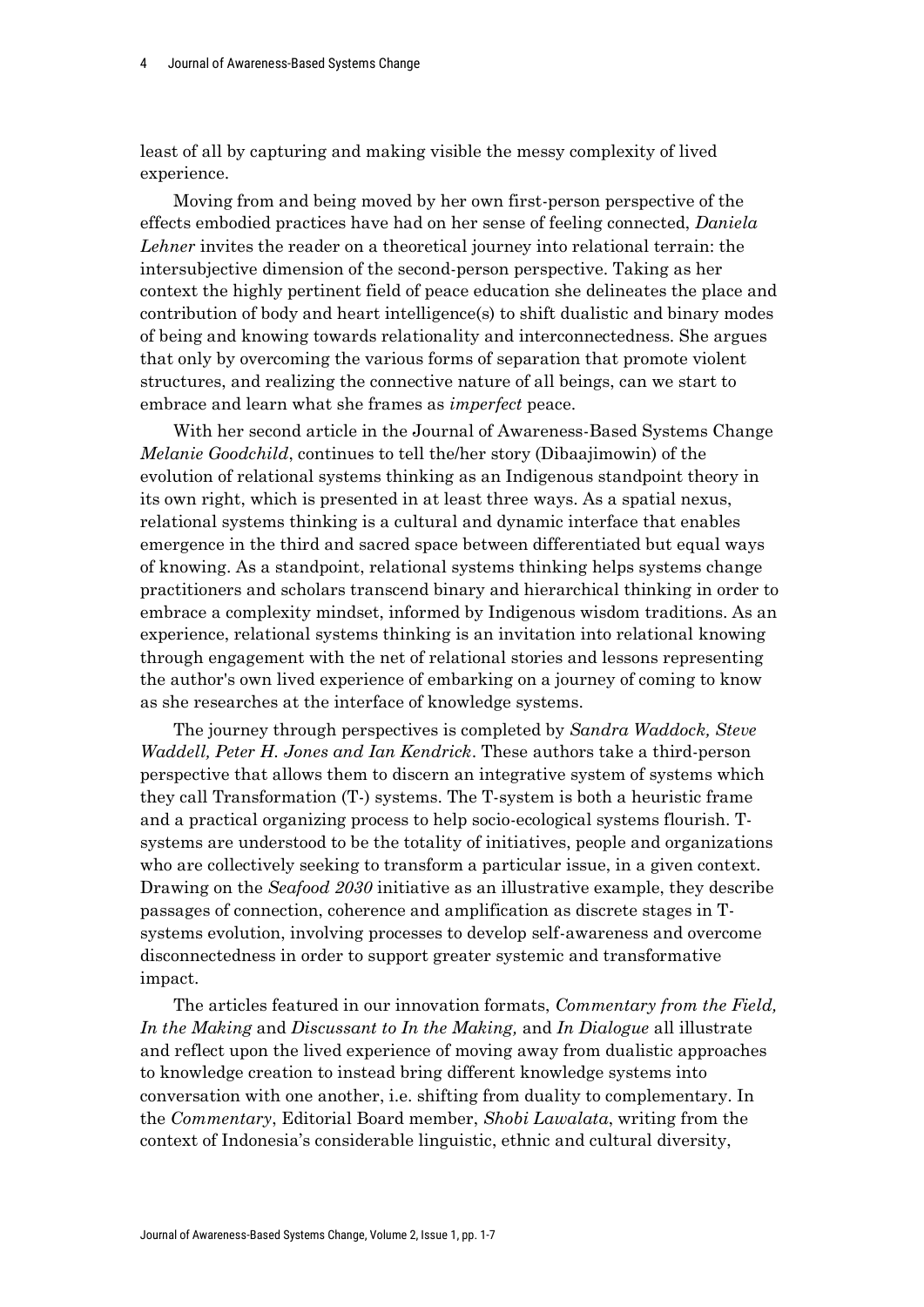provides an inspirational illustration of what polycentric, non-reductivist thinking looks like in practice. It is perhaps not by coincidence that "United in Diversity'' is the organization that provides the context for this article. The organization's work to support leadership capacity-building with Indigenous and grassroots community leaders in service of equitable and sustainable nature stewardship is underpinned by a collective intention to build infrastructures for complementarity. She points to the need to first recognize the existence of rigor in knowledge systems that have been subsumed by dominant colonial knowledge so that the two may be brought into dialogue to meet current challenges.

This issue's *In the Making* continues the theme of holding plurality and illustrates the potential for emergent creativity that lives within it. *Renata Sbardelini, Daniele Almeida and Liliane Moreira Ramos*, share their action research initiative, the MAPA Social Innovation Lab, in which they engaged leaders from diverse sectors and positionalities to rethink a social model anchored in feminine-masculine duality in their home county, Brazil. Guided through a Theory U (Scharmer, 2016) based process, participants deepened the initial inquiry question, connecting them with the power relations related to gender, race, social class, economic class, and humankind's relationship with nature. Through powerful, granular examples drawn from the five-day lab, the authors illuminate key moments of consciousness shift around the plurality of gender experience and the conditions that allowed this plurality to surface and co-shape new and multiple gender narratives. In doing so, they simultaneously illustrate the inextricable connection between personal and systemic.

As *Discussant to In the Making*, *José Romero Keith* picks up on this thread, identifying gender inequity as a "showcase" of the systemic workings of exclusion that makes visible the dynamics of systemic exclusion more broadly. Romero frames the MAPA Social Innovation Lab as a meeting of Paulo Freire's (2018) emancipatory pedagogy and Theory U as a framework for awareness-based systems change. He points to the complementary of the two, as learning processes that share an ultimate goal for the generation of collective consciousness for social transformation.

The *In Dialogue* piece in this issue, brings together *Oliver Koenig, Megan Seneque, Bill Sharpe, Zahra Ash-Harper, Stefan Bergheim, Anthony Hodgson,*  and *Asiya Odugleh-Kolev* to explore the links between Presencing and Three Horizons in the context of creating inclusive, just and equitable futures. The conversants explore what it means to avoid totalizing structures (however well intended), as we work with a plurality of perspectives in the kind of reflexive futuring processes that are contained in both the Three Horizons and in Presencing. This exploration around the nature and quality of structure required for authentic presence and for the emergence of collective insight from a plurality of perspectives, drew the conversants to the nature of structuring that love brings. Ilia Delio (2013), a scholar at Georgetown University who is bringing new insight into the work of Jesuit paleontologist, Pierre Teilhard de Chardin, talks about love as the animating force in the universe. She talks about the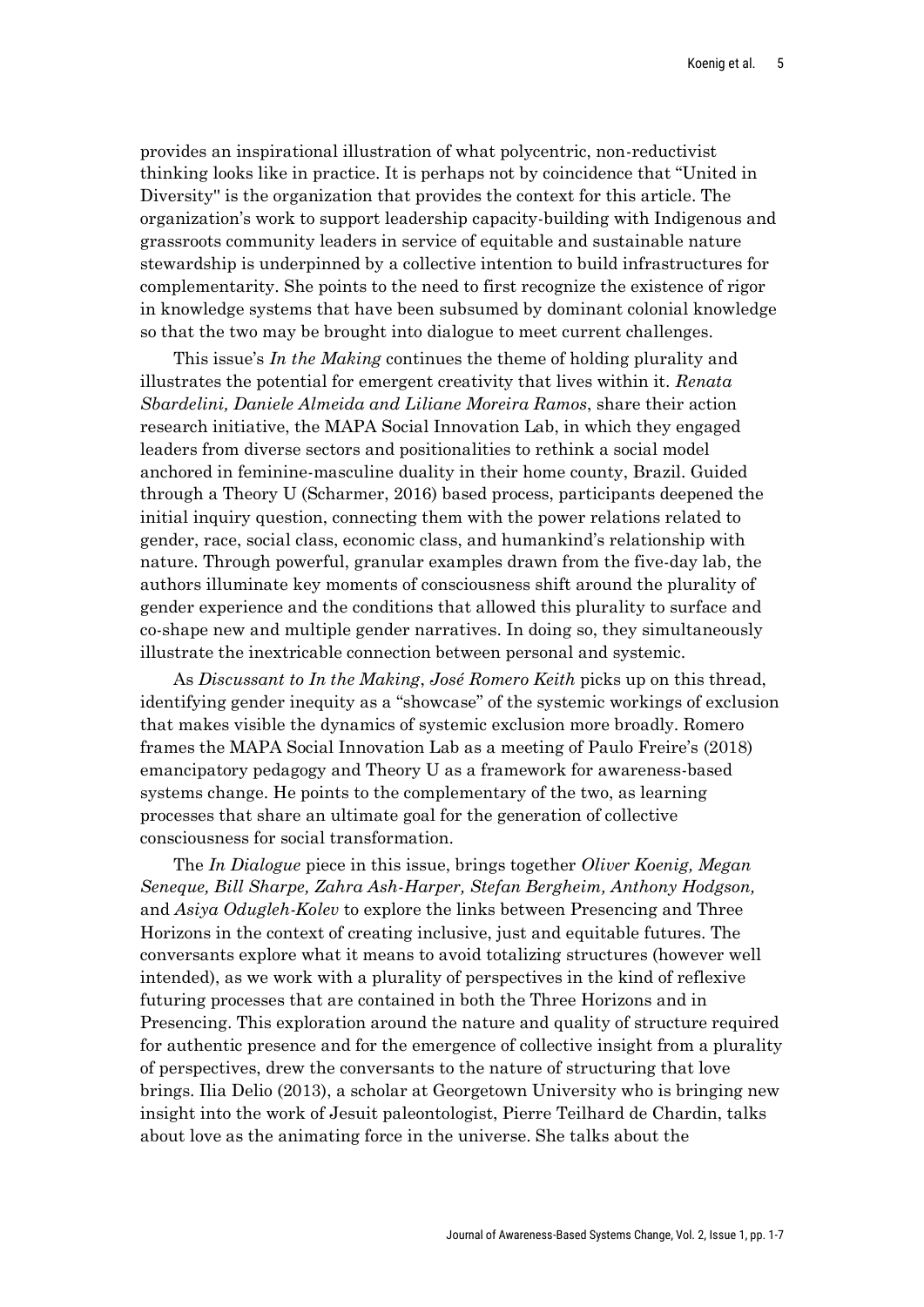'unbearable wholeness of being', which resonates with the earlier reference to Morin speaking about the 'unbearable complexity of the world'.

The question of how to structure for love, while not always explicitly stated as such, can be seen as an undercurrent for several of the articles, and it connects through the theme of holding plurality of experience and perspective. More than a sentimental notion, love has been taken up by important critical thinkers of our time. For Adorno (2005) "'love is the power to see similarity in the dissimilar" (p. 191). Bhaskar (2012) contends that love is "the principle of union behind all unions without which nothing could cohere" (p. 189) and that it is "the cohesive force in the universe, which makes it whole, and in your ground state that makes you coherent, strong, autonomous and whole" (p. 192, all of the above quoted in Hartwig, 2015, p. 207).

We began this piece with a consideration of the complex polycrisis of our current moment. Surely existence–and ideally flourishing–in this context demands of us action drawn from a plurality of perspectives, voices and epistemologies. Perhaps the role of love in structuring for plurality is to provide the motivation to stay with that which is different, complex and unfamiliar long enough to create the new narratives we, as individuals and societies, need. This is the role of what Bill Sharpe in the *In Dialogue* piece refers to as 'existential convening', which enables a deep mutuality of presence, where people are able to be fully themselves while being fully part of the flow of the whole.

## References

- Adorno, T. W. (2005). *Minima moralia: Reflections on a damaged life (*E.F.N. Jephcott, Trans.). Verso (Original work published 1943).
- Bhabha, H. K. (1993). Remembering Fanon: self, psyche and the colonial condition. In P. Williams & L. Chrisman (Eds.), *Colonial discourse and postcolonial theory* (pp. 112– 123). Colombia University Press.
- Bhabha, H. K. (1994). *The location of culture*. Routledge.
- Bhaskar, R. (2012). *The Philosophy of MetaReality: Creativity, Love and Freedom.*  Routledge.
- Code, L. (2005). Ecological naturalism: Epistemic responsibility and the politics of knowledge. *Dialogue and universalism*, *15*(5/6), 87–101. https://doi.org/10.5840/du2005155/631
- Code, L. (2020). *Epistemic responsibility*. SUNY Press.
- Delio, I. (2013): *The Unbearable Wholeness of Being: God, Evolution, and the Power of Love*. Orbis Books.
- Dotson, K. (2014). Conceptualizing epistemic oppression. *Social Epistemology*, *28*(2), 115– 138. https://doi.org/10.1080/02691728.2013.782585
- Freire, P. (2018): *Pedagogy of the oppressed: 50th Anniversary Edition* (M. B. Ramos, Trans.). Bloomsbury Publishing (Original work published in 1970).
- Hartwig, M. (2015). All you need is love. *Journal of Critical Realism*, *14*(2), 205–224. https://doi.org/10.1179/1476743015Z.00000000061